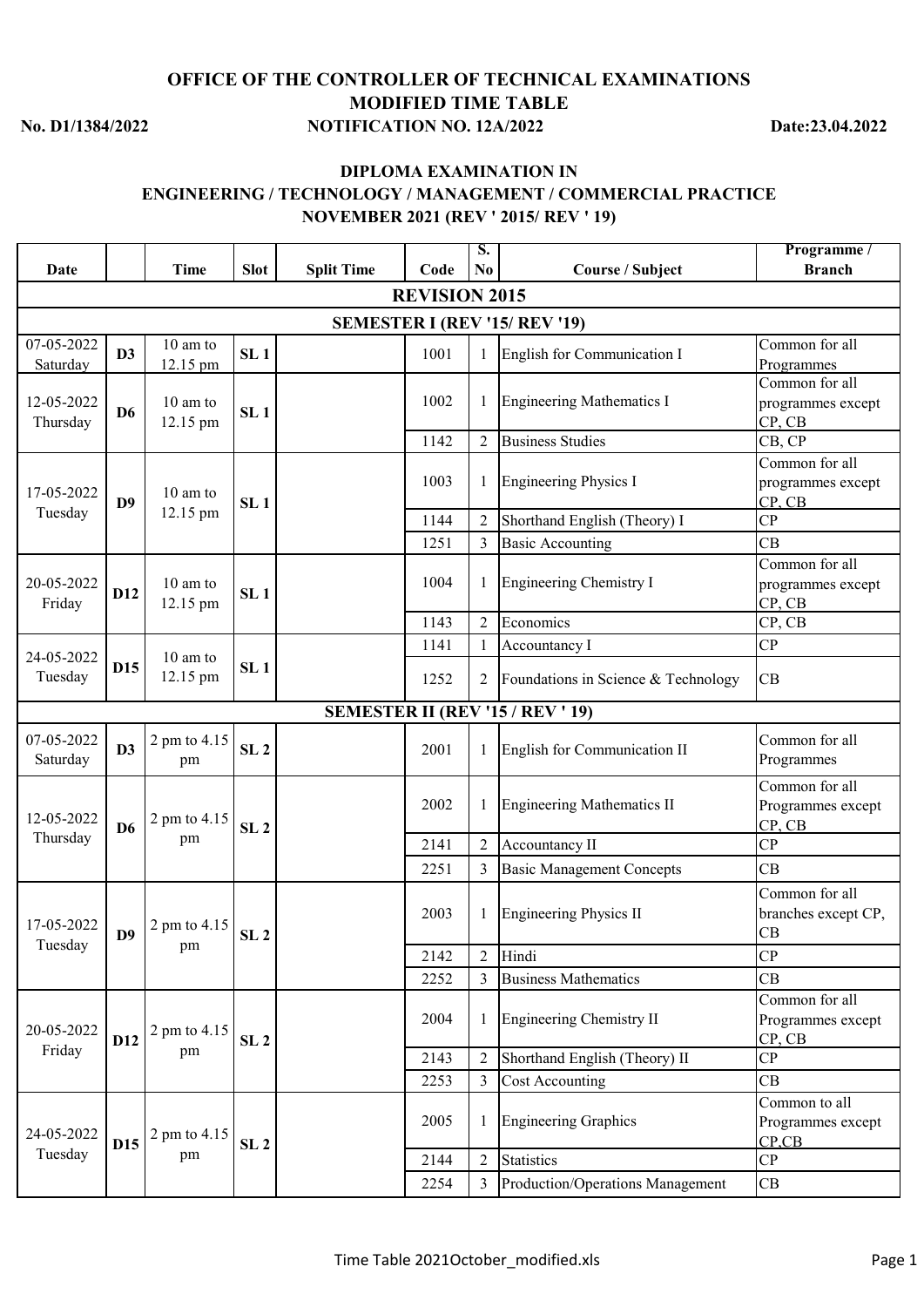| Date                 |                | Time                 | <b>Slot</b>     | <b>Split Time</b> | Code | N <sub>0</sub> | <b>Course / Subject</b>                        | <b>Branch</b>               |
|----------------------|----------------|----------------------|-----------------|-------------------|------|----------------|------------------------------------------------|-----------------------------|
|                      |                |                      |                 |                   | 2011 |                | Surveying I                                    | <b>CE</b>                   |
|                      |                |                      |                 |                   | 2021 | $\overline{2}$ | <b>Basic Mechanical Engineering</b>            | <b>ME</b>                   |
|                      |                |                      |                 |                   | 2031 | 3              | <b>Basic Electrical Engineering</b>            | $\rm EE$                    |
|                      |                |                      |                 |                   | 2041 | $\overline{4}$ | <b>Basic Electronics</b>                       | EC, EL, BM                  |
|                      |                |                      |                 |                   | 2051 | 5              | Automobile Power Plant                         | AU                          |
|                      |                |                      |                 |                   | 2061 | 6              | <b>Textile Fibres</b>                          | <b>TT</b>                   |
| 27-05-2022           | D18            | 2 pm to 4.15         | SL <sub>2</sub> |                   | 2071 | 7              | Fundamentals of Chemical Engineering           | <b>CH</b>                   |
| Friday               |                | pm                   |                 |                   | 2091 | 8              | <b>Fundamentals of Polymer Science</b>         | PL                          |
|                      |                |                      |                 |                   | 2101 | 9              | <b>Basics of Printing Processes</b>            | PT                          |
|                      |                |                      |                 |                   | 2111 | 10             | Production Engineering - I                     | TD,MT                       |
|                      |                |                      |                 |                   | 2121 | 11             | Botony & Anatomical Structures                 | <b>WP</b>                   |
|                      |                |                      |                 |                   | 2131 | 12             | Programming in C                               | CT, CM, IF                  |
|                      |                |                      |                 |                   | 2181 | 13             | Principles of Design                           | AR                          |
|                      |                |                      |                 |                   | 2211 | 14             | <b>Basic Instrumentation Engineering</b>       | IE                          |
|                      |                |                      |                 |                   |      |                | <b>SEMESTER III (REV '15/REV '19)</b>          |                             |
| 06-05-2022<br>Friday | D2             | 10 am to<br>12.15 pm | SL <sub>1</sub> |                   | 3001 |                | Environmental Science & Disaster<br>Management | Common to all<br>Programmes |
|                      |                |                      |                 |                   | 3013 | -1             | Theory of Structures - I                       | CE, AR                      |
|                      |                | 10 am to<br>12.15 pm | SL <sub>1</sub> |                   | 3021 | $\overline{2}$ | Electrical & Electronics Engineering           | ME, TD, AU, MT              |
|                      |                |                      |                 |                   | 3031 | 3              | Analog Devices & Circuits                      | EE                          |
|                      | D <sub>5</sub> |                      |                 |                   | 3042 | $\overline{4}$ | <b>Digital Electronics</b>                     | EL, EC, BM                  |
|                      |                |                      |                 |                   | 3061 | 5              | Design & Structure of Fabric                   | <b>TT</b>                   |
| 11-05-2022           |                |                      |                 |                   | 3071 | 6              | <b>Chemical Process Principles</b>             | <b>CH</b>                   |
| Wednesday            |                |                      |                 |                   | 3091 | $\overline{7}$ | Natural Rubber Production                      | <b>PL</b>                   |
|                      |                |                      |                 |                   | 3101 | 8              | Desk Top Publishing                            | PT                          |
|                      |                |                      |                 |                   | 3121 | 9              | Mechanical & Electrical Engineering            | WP                          |
|                      |                |                      |                 |                   | 3131 | 10             | Computer Architecture                          | CT, CM                      |
|                      |                |                      |                 |                   | 3143 | 11             | Merchantile Law                                | CP, CB                      |
|                      |                |                      |                 |                   | 3211 |                | 12 Analog Circuits                             | IE                          |
|                      |                |                      |                 |                   | 3261 | 13             | Foundations of Computer Software               | IF                          |
|                      |                |                      |                 |                   | 3011 |                | Construction Materials & Engineering           | CE, AR                      |
|                      |                |                      |                 |                   | 3024 | $\overline{2}$ | Machine Drawing                                | ME, AU, MT                  |
|                      |                |                      |                 |                   | 3032 | 3              | <b>Electrical Measuring Instruments</b>        | EE                          |
|                      |                |                      |                 |                   | 3043 | $\overline{4}$ | <b>Electrical Technology</b>                   | EL, BM, EC                  |
|                      |                |                      |                 |                   | 3062 | 5              | Fabric Formation I                             | <b>TT</b>                   |
|                      |                |                      |                 |                   | 3072 | 6              | <b>Fluid Mechanics</b>                         | <b>CH</b>                   |
| 16-05-2022           |                | 10 am to             |                 |                   | 3092 | 7              | Polymer Science                                | PL                          |
| Monday               | D <sub>8</sub> | 12.15 pm             | SL <sub>1</sub> |                   | 3102 | 8              | <b>Image Processing</b>                        | PT                          |
|                      |                |                      |                 |                   | 3112 | 9              | Tool Engineering Drawing                       | TD                          |
|                      |                |                      |                 |                   | 3122 | 10             | Pulp Technology                                | <b>WP</b>                   |
|                      |                |                      |                 |                   | 3132 | 11             | Database Management Systems                    | CT, IF                      |
|                      |                |                      |                 |                   | 3141 | 12             | Accountancy III                                | CP                          |
|                      |                |                      |                 |                   | 3212 | 14             | Digital Circuits                               | IE                          |
|                      |                |                      |                 |                   | 3251 | 15             | <b>Enterpreneurship Development</b>            | CB                          |
|                      |                |                      |                 |                   | 3151 |                | 16 Data communication                          | <b>CM</b>                   |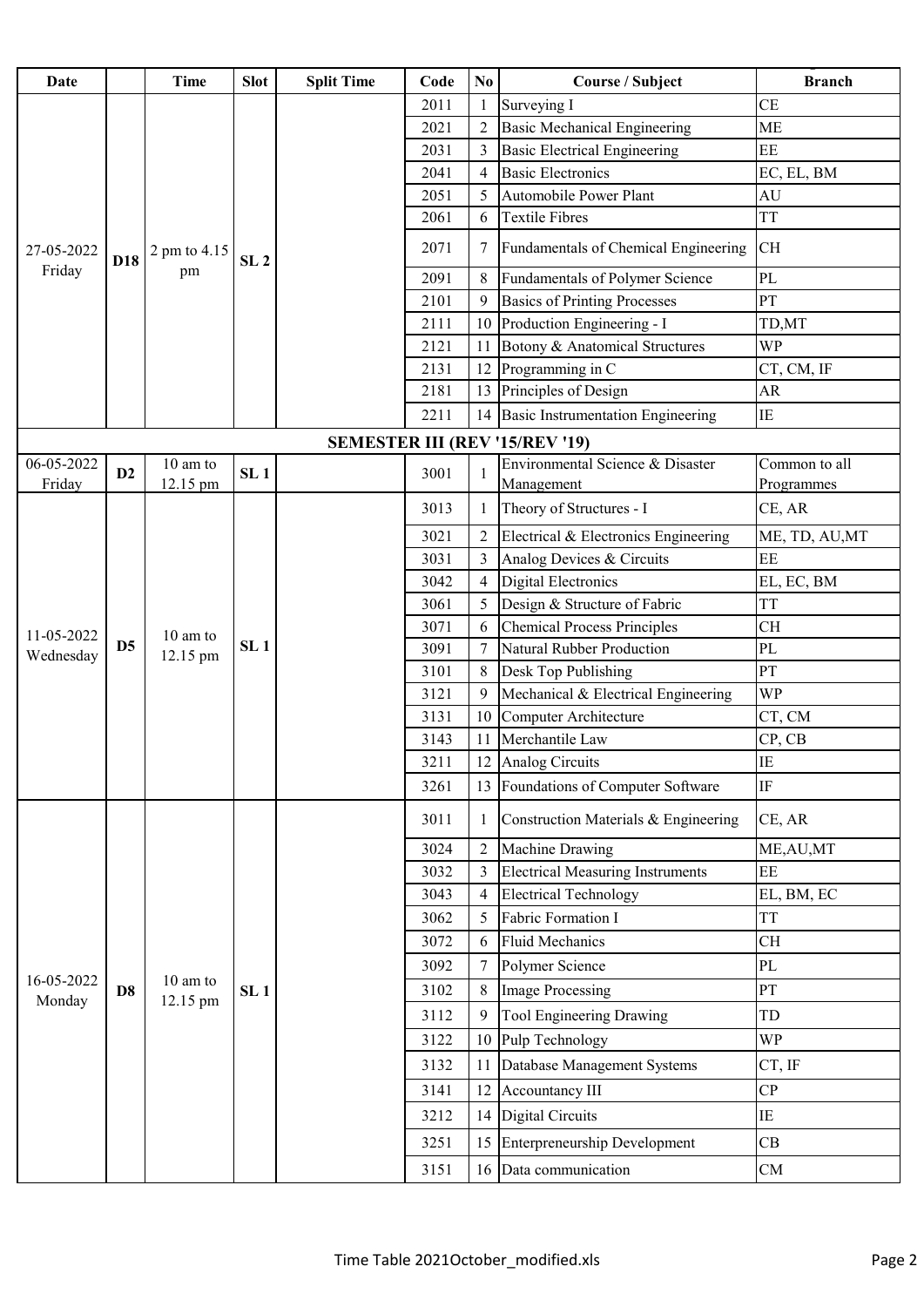| <b>Date</b>            |            | <b>Time</b>          | <b>Slot</b>     |                                                   | Code | $\overline{\mathbf{S}}$ .<br>N <sub>0</sub> | Course / Subject                               | Programme /<br><b>Branch</b> |
|------------------------|------------|----------------------|-----------------|---------------------------------------------------|------|---------------------------------------------|------------------------------------------------|------------------------------|
|                        |            |                      |                 |                                                   | 3012 |                                             | Surveying II                                   | <b>CE</b>                    |
|                        |            |                      |                 |                                                   | 3023 | $\overline{2}$                              | <b>Manufacturing Process</b>                   | <b>ME</b>                    |
|                        |            |                      |                 |                                                   | 3033 | 3                                           | Fundamentals of AC Systems                     | $\rm EE$                     |
|                        |            |                      |                 |                                                   | 3044 | $\overline{4}$                              | Electronic Devices & Circuits                  | EL, EC, BM                   |
|                        |            |                      |                 |                                                   | 3051 | 5                                           | Fluid Mechanics & Machinery                    | AU                           |
|                        |            |                      |                 |                                                   | 3063 | 6                                           | Textile Wet Processing - I                     | <b>TT</b>                    |
|                        |            |                      |                 |                                                   | 3073 | 7                                           | General Chemistry                              | <b>CH</b>                    |
|                        |            |                      |                 |                                                   | 3093 | 8                                           | <b>Synthetic Rubbers</b>                       | PL                           |
| 19-05-2022             | D11        | $10 \text{ am to}$   | SL <sub>1</sub> |                                                   | 3103 | 9                                           | Materials for Printing                         | PT                           |
| Thursday               |            | 12.15 pm             |                 |                                                   | 3111 | 10                                          | <b>Engineering Metrology</b>                   | TD, MT                       |
|                        |            |                      |                 |                                                   | 3123 | 11                                          | <b>Wood Processing</b>                         | <b>WD</b>                    |
|                        |            |                      |                 |                                                   | 3133 | 12                                          | Digital Computer Principles                    | CT, CM                       |
|                        |            |                      |                 |                                                   | 3142 | 13                                          | English for Commercial Practice I              | CP                           |
|                        |            |                      |                 |                                                   | 3181 | 14                                          | Climatology                                    | AR                           |
|                        |            |                      |                 |                                                   | 3213 | 15                                          | Electrical & Electronics Instruments           | IE                           |
|                        |            |                      |                 |                                                   | 3252 | 16                                          | <b>Marketing Management</b>                    | CB                           |
|                        |            |                      |                 |                                                   | 3262 | 17                                          | Programming in Java                            | $\rm IF$                     |
|                        |            |                      |                 |                                                   | 3014 |                                             | Building Planning & Drawing                    | <b>CE</b>                    |
|                        |            |                      |                 |                                                   | 3022 | $\overline{2}$                              | Fluid Mechanics & Pneumatics                   | ME, TD, MT                   |
|                        |            |                      |                 |                                                   | 3034 | 3                                           | Mechanical Engineering                         | EE                           |
|                        |            |                      |                 |                                                   | 3041 | $\overline{4}$                              | Communication Engineering                      | EL, EC                       |
|                        |            |                      |                 |                                                   | 3052 | 5                                           | Production process of Automobile<br>Components | AU                           |
|                        |            |                      |                 |                                                   | 3064 | 6                                           | Yarn Formation I                               | <b>TT</b>                    |
|                        |            |                      |                 |                                                   | 3074 | 7                                           | Polymer Technology                             | <b>CH</b>                    |
| 23-05-2022             |            | 10 am to             | SL <sub>1</sub> |                                                   | 3094 | 8                                           | <b>Technology of Elastomers</b>                | PL                           |
| Monday                 | D14        | 12.15 pm             |                 |                                                   | 3104 | 9                                           | <b>Offset Printing</b>                         | PT                           |
|                        |            |                      |                 |                                                   | 3124 | 10                                          | Wood Chemistry                                 | WP                           |
|                        |            |                      |                 |                                                   | 3134 |                                             | <b>OOPs</b> through $C++$                      | CT, CM                       |
|                        |            |                      |                 |                                                   | 3144 | 12                                          | Principles of Management                       | CP                           |
|                        |            |                      |                 |                                                   | 3182 | 13                                          | Surveying for Architecture                     | AR                           |
|                        |            |                      |                 |                                                   | 3214 | 14                                          | <b>Instrument Transducers</b>                  | IE                           |
|                        |            |                      |                 |                                                   | 3241 | 15                                          | <b>Basic Medical Science</b>                   | <b>BM</b>                    |
|                        |            |                      |                 |                                                   | 3253 | 16                                          | Quantitative Techniques                        | CB                           |
|                        |            |                      |                 |                                                   | 3263 | 17                                          | Web Design                                     | $\rm IF$                     |
| 26-05-2022<br>Thursday | <b>D17</b> | 10 am to<br>12.15 pm | SL <sub>1</sub> | 10.00 am to 10.07<br>am & 10.25 am to<br>11.55 am | 3145 |                                             | Shorthand English 60WPM                        | CP                           |
|                        |            |                      |                 |                                                   | 3183 | $\overline{2}$                              | Architectural Drawing I                        | AR                           |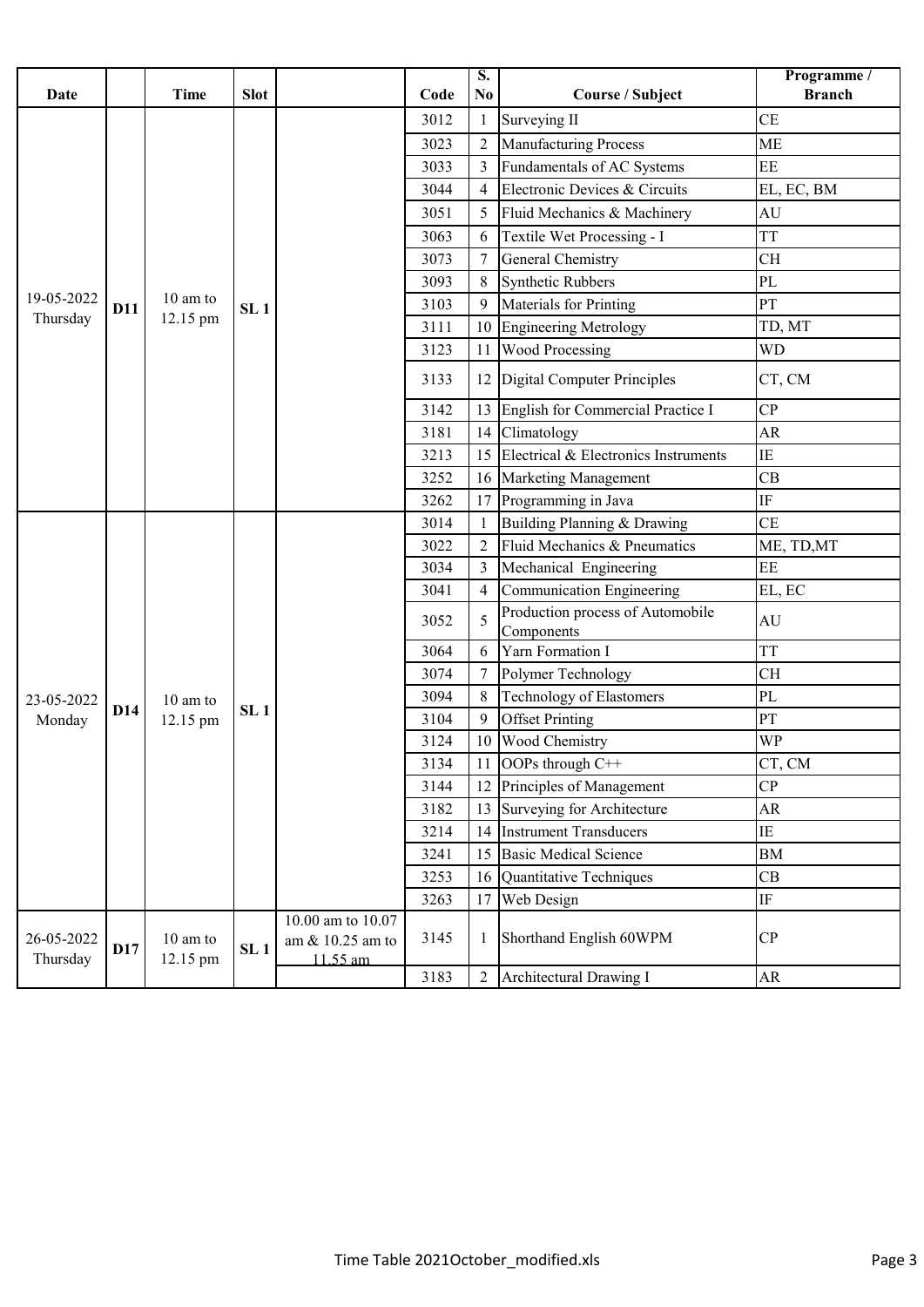| Date                 |                | <b>Time</b>        | <b>Slot</b>     |  | Code            | S.<br>N <sub>0</sub> | Course / Subject                                          | Programme /<br><b>Branch</b> |
|----------------------|----------------|--------------------|-----------------|--|-----------------|----------------------|-----------------------------------------------------------|------------------------------|
|                      |                |                    |                 |  |                 |                      | <b>SEMESTER IV (REV '15/ REV '19)</b>                     |                              |
|                      |                |                    |                 |  | 4011            |                      | Hydraulics                                                | <b>CE</b>                    |
|                      |                |                    |                 |  | 4021            | $\overline{2}$       | Applied Mechanics & Strength of<br>Materials              | ME, TD, WP, MT               |
|                      |                |                    |                 |  | 4031            | 3                    | DC Machines                                               | EE                           |
|                      |                |                    |                 |  | 4041            | 4                    | Electronic Instruments & Measurements EL, EC              |                              |
|                      |                |                    |                 |  | 4051            | 5                    | Applied Thermodynamics                                    | AU                           |
|                      |                |                    |                 |  | 4061            | 6                    | Fabric Formation - II                                     | <b>TT</b>                    |
|                      |                |                    |                 |  | 4071            |                      | <b>Environmental Engineering</b>                          | <b>CH</b>                    |
| 06-05-2022<br>Friday | D2             | 2 pm to 4.15<br>pm | SL <sub>2</sub> |  | 4091 A<br>4091B |                      | Descriptive Engineering<br>(A: Electrical, B: Mechanical) | PL                           |
|                      |                |                    |                 |  | 4101            | 9                    | Digital pre Press                                         | PT                           |
|                      |                |                    |                 |  | 4131            | 10                   | Computer System Hardware                                  | CT, CM                       |
|                      |                |                    |                 |  | 4141            | 11                   | Accountancy IV                                            | CP                           |
|                      |                |                    |                 |  | 4186            | 12                   | Architectural Drawing II                                  | <b>AR</b>                    |
|                      |                |                    |                 |  | 4211            | 13                   | Control Engineering                                       | IE                           |
|                      |                |                    |                 |  | 4241            | 14                   | Analytical & Diagnostic Equipments                        | <b>BM</b>                    |
|                      |                |                    |                 |  | 4251            | 15                   | <b>Customer Relationship Management</b>                   | CB                           |
|                      |                |                    |                 |  | 4261            | 16                   | Project Management & Software<br>Engineering              | $\rm IF$                     |
|                      |                |                    |                 |  | 4012            |                      | Irrigation Engineering                                    | CE                           |
|                      |                |                    |                 |  | 4022            | $\overline{2}$       | Autommobile Engineering                                   | <b>ME</b>                    |
|                      |                |                    |                 |  | 4032            | 3                    | Digital Electronics & Microprocessors                     | EE                           |
|                      |                |                    |                 |  | 4042            | $\overline{4}$       | <b>Linear Integrated Circuits</b>                         | EL, EC, BM                   |
|                      |                |                    |                 |  | 4052            | 5                    | Automobile Electrical & Electronic<br>System              | AU                           |
|                      |                |                    |                 |  | 4062            |                      | Textile Testing & Quality Assurance                       | <b>TT</b>                    |
|                      |                |                    |                 |  | 4072            | $7\overline{ }$      | Heat Transfer & Evaporation                               | CH                           |
|                      |                |                    |                 |  | 4092            |                      | Latex Technology                                          | PL                           |
| 11-05-2022           | D <sub>5</sub> | 2 pm to 4.15       | SL <sub>2</sub> |  | 4102            | 9                    | <b>Digital Printing</b>                                   | PT                           |
| Wednesday            |                | pm                 |                 |  | 4111            | 10                   | Material Technology & Heat Treatment                      | TD, MT                       |
|                      |                |                    |                 |  | 4121            | 11                   | <b>Chemical Engineering</b>                               | <b>WP</b>                    |
|                      |                |                    |                 |  | 4142            | 12                   | Auditing                                                  | CP                           |
|                      |                |                    |                 |  | 4151            | 13                   | Microprocessor & Interfacing                              | CM                           |
|                      |                |                    |                 |  | 4181            | 14                   | History of Architecture                                   | AR                           |
|                      |                |                    |                 |  | 4212            | 15                   | Industrial Electronics & Control Devices IE               |                              |
|                      |                |                    |                 |  | 4252            | 16                   | Financial Management                                      | CB                           |
|                      |                |                    |                 |  | 4262            | 17                   | Data Communication & Computer<br>Network                  | IF                           |
|                      |                |                    |                 |  | 4132            | 18                   | Data communication                                        | <b>CT</b>                    |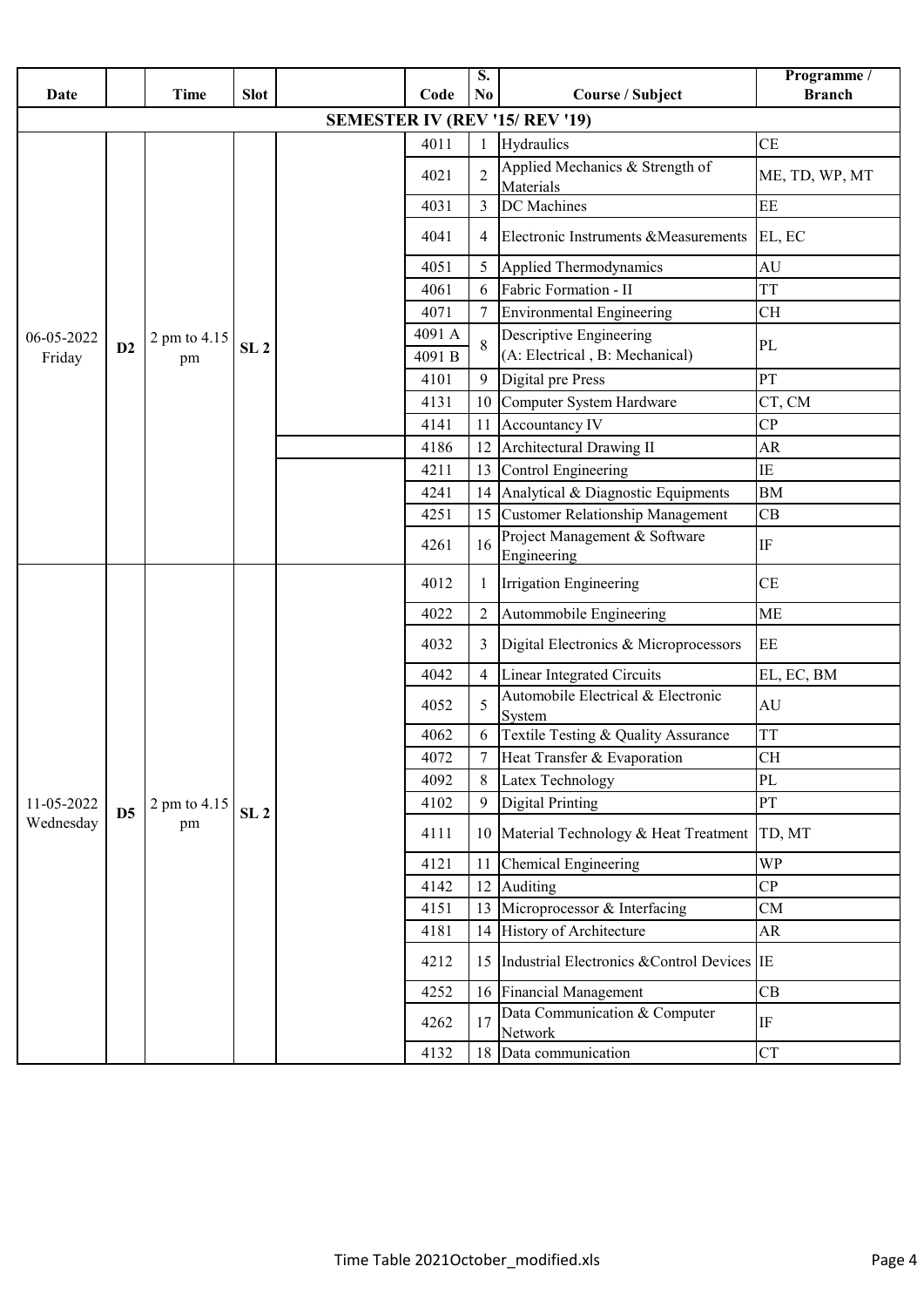| <b>Date</b>            |                | <b>Time</b>        | <b>Slot</b>     |                                                       | Code   | $\mathbf{p}$<br>No. | <b>Course / Subject</b>                         | r rogramme /<br><b>Branch</b> |
|------------------------|----------------|--------------------|-----------------|-------------------------------------------------------|--------|---------------------|-------------------------------------------------|-------------------------------|
|                        |                |                    |                 |                                                       | 4014   | -1                  | Theory of Structures II                         | CE, AR                        |
|                        |                |                    |                 |                                                       | 4024   | $\overline{2}$      | Thermal Engineering                             | <b>ME</b>                     |
|                        |                |                    |                 |                                                       |        |                     | <b>Electrical Power Generation,</b>             |                               |
|                        |                |                    |                 |                                                       | 4034   | 3                   | Transmission & Distribution                     | EE                            |
|                        |                |                    |                 |                                                       | 4044   | $\overline{4}$      | Programming in C                                | EL, EC, BM                    |
|                        |                |                    |                 |                                                       | 4055   | 5                   | Automobile Engineering Drawing                  | AU                            |
| 16-05-2022             |                |                    |                 |                                                       | 4064   | 6                   | Yarn Formation II                               | <b>TT</b>                     |
|                        |                |                    |                 |                                                       | 4074   |                     | Petroleun & Energy Engineering                  | <b>CH</b>                     |
|                        |                | 2 pm to 4.15       |                 |                                                       | 4094   | 8                   | <b>Rubber Products</b>                          | PL                            |
| Monday                 | D <sub>8</sub> | pm                 | SL <sub>2</sub> |                                                       | 4104   | 9                   | Print Finishing Techniques                      | PT                            |
|                        |                |                    |                 |                                                       | 4113   | 10                  | Production Engineering II                       | TD, MT                        |
|                        |                |                    |                 |                                                       | 4123   | 11                  | <b>Wood Products I</b>                          | <b>WP</b>                     |
|                        |                |                    |                 |                                                       | 4134   | 12                  | <b>Operating System</b>                         | CT, CM                        |
|                        |                |                    |                 |                                                       | 4144   | 13                  | eCommerce                                       | CP                            |
|                        |                |                    |                 |                                                       | 4214   | 14                  | Microcontroller & Interfacing                   | $\rm IE$                      |
|                        |                |                    |                 |                                                       | 4254   | 15                  | Management Information System                   | CB                            |
|                        |                |                    |                 |                                                       |        |                     |                                                 |                               |
|                        |                |                    |                 |                                                       | 4264   | 16                  | Foundations of Computer Hardware                | $\rm IF$                      |
|                        |                |                    |                 |                                                       | 4026   |                     | <b>Production Drawing</b>                       | ME, MT                        |
|                        |                | 2 pm to 4.15<br>pm | SL <sub>2</sub> |                                                       | 4037   | $\overline{2}$      | <b>Electrical Engineering Drawing</b>           | EE                            |
| 19-05-2022             | D11            |                    |                 |                                                       | 4145   |                     | English for Commercial Practice II              | CP                            |
| Thursday               |                |                    |                 |                                                       | 4183   | 12                  | Quantity Survey I                               | AR                            |
|                        |                |                    |                 |                                                       | 4255   | 5                   | Relational Data Base Management<br>System       | CB                            |
|                        |                |                    |                 |                                                       | 4013   | $\mathbf 1$         | Quantity Surveying I                            | CE                            |
|                        |                |                    |                 |                                                       | 4023   | $\overline{2}$      | Metallurgy & Machine Tools                      | <b>ME</b>                     |
|                        |                |                    |                 |                                                       | 4033   | 3                   | Electrical Estimating & Costing                 | EE                            |
|                        |                |                    |                 |                                                       | 4043   | $\overline{4}$      | Microcontroller & Interfacing                   | EL, EC, BM                    |
|                        |                |                    |                 |                                                       | 4053   | 5                   | Material Science & Strength of<br>Materials     | $\mathrm{AU}$                 |
|                        |                |                    |                 |                                                       | 4063   |                     | Textile Wet Processing - II                     | <b>TT</b>                     |
|                        |                |                    |                 |                                                       | 4073   |                     | Inorganic Chemical Technology                   | CH                            |
| 23-05-2022             |                | 2 pm to 4.15       |                 |                                                       | 4093   | 8                   | Polymer Processing & Machinery                  | PL                            |
| Monday                 | D14            | pm                 | SL <sub>2</sub> |                                                       | 4103   | 9                   | Flexography & Gravure Printing                  | PT                            |
|                        |                |                    |                 |                                                       | 4112   | 10                  | Moulds & Dies Technology                        | TD, MT                        |
|                        |                |                    |                 |                                                       | 4122   | 11                  | Paper Technology                                | <b>WP</b>                     |
|                        |                |                    |                 |                                                       | 4133   | 12                  | Data Structures                                 | CT, CM                        |
|                        |                |                    |                 |                                                       | 4143   | 13                  | Company Administration                          | CP                            |
|                        |                |                    |                 |                                                       | 4182   | 14                  | <b>Interior Design</b>                          | AR                            |
|                        |                |                    |                 |                                                       | 4213   | 15                  | Industrial Instruments I                        | $\rm IE$                      |
|                        |                |                    |                 |                                                       | 4253   | 16                  | Human Resources Management                      | CB                            |
|                        |                |                    |                 |                                                       | 4263   | 17                  | <b>Web Application Development</b>              | IF                            |
| 26-05-2022<br>Thursday | D17            | 2 pm to 4.15<br>pm | SL <sub>2</sub> | 2.00 pm to 2.07 pm<br>$& 2.15 \text{pm}$ to<br>3.45pm | 4146   | 1                   | Shorthand English 80 WPM                        | CP                            |
|                        |                |                    |                 |                                                       | 4187   | $\overline{2}$      | Workig Drawing I                                | ${\sf AR}$                    |
| 27-05-2022             | D18            | 2 pm to 4.15       | SL <sub>2</sub> | $2.00$ pm to $2.10$ pm                                | 4147 A | -1                  | Typewriting English 30WPM (Speed)               | CP                            |
| Friday                 |                | pm                 |                 | 2.15 pm to 3.45 pm                                    | 4147 B |                     | <b>Typewriting English</b><br>30WPM(Manuscript) |                               |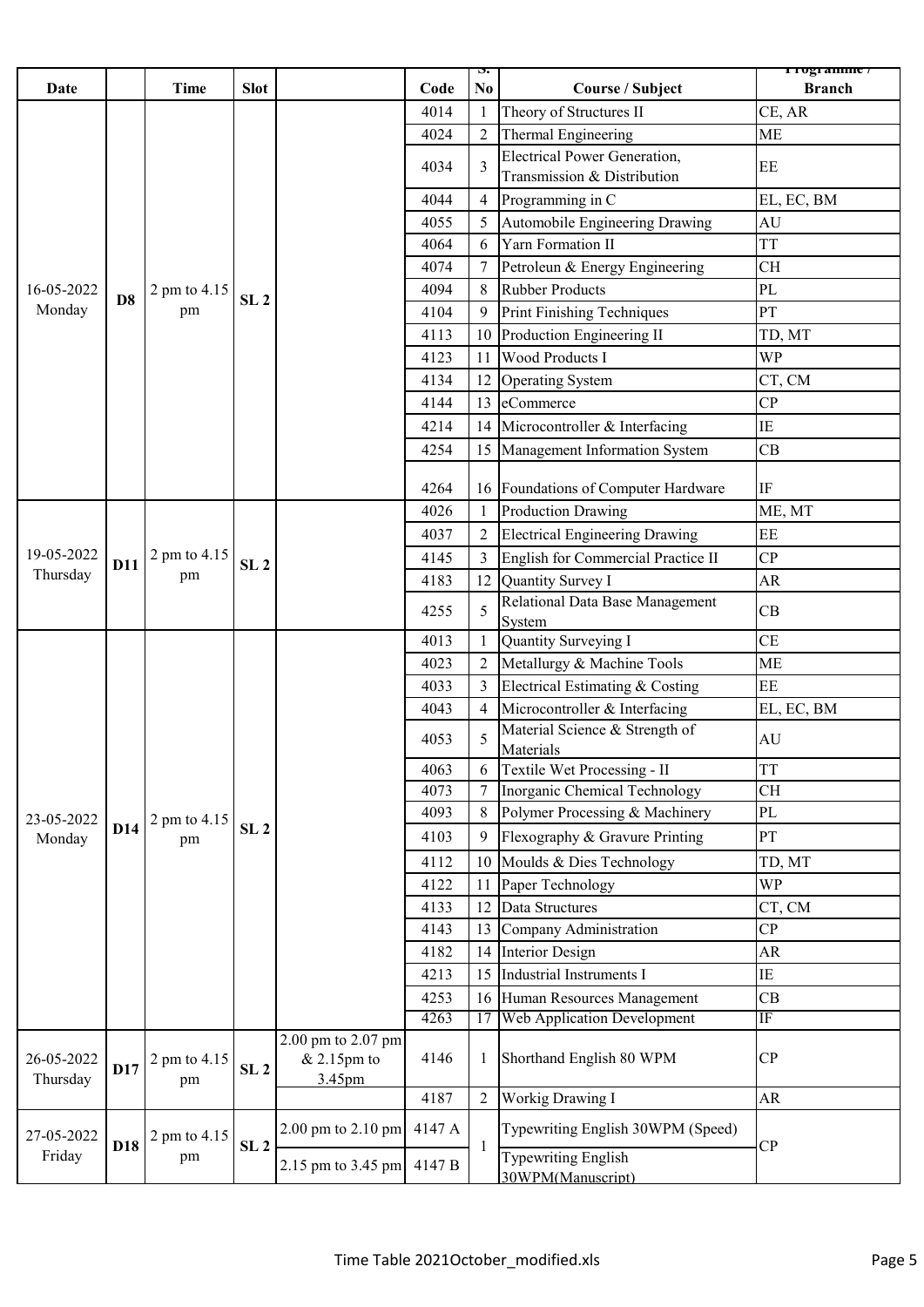|                        |                |                               |                 |      |                             | $\overline{\mathbf{S}}$ . |                                     | Programme /                            |
|------------------------|----------------|-------------------------------|-----------------|------|-----------------------------|---------------------------|-------------------------------------|----------------------------------------|
| Date                   |                | <b>Time</b>                   | <b>Slot</b>     |      | Code                        | N <sub>0</sub>            | <b>Course / Subject</b>             | <b>Branch</b>                          |
|                        |                |                               |                 |      | <b>SEMESTER V (REV '15)</b> |                           |                                     |                                        |
|                        |                |                               |                 |      |                             |                           |                                     | AU, BM, CH, EE,<br>EC, EL, IF, IE, ME, |
|                        |                |                               |                 |      |                             |                           |                                     | PL, PT, TT, TD, WP,                    |
|                        |                |                               |                 |      | 5001                        |                           | Industrial Management & Safety      | MT                                     |
|                        |                | $10 \text{ am to}$<br>12.15pm |                 |      |                             |                           | Construction Management & Safety    |                                        |
| 05-05-2022<br>Thursday | D1             |                               | SL <sub>1</sub> |      | 5012                        | 2                         | Engineeirng                         | AR, CE                                 |
|                        |                |                               |                 |      | 5131                        | 3                         | Microprocessor & Interfacing        | <b>CT</b>                              |
|                        |                |                               |                 |      | 5141                        | $\overline{4}$            | Banking                             | CP                                     |
|                        |                |                               |                 |      | 5151                        | 5                         | <b>Computer Networks</b>            | CM                                     |
|                        |                |                               |                 |      | 5253                        | 6                         | <b>Retail Business Operatios</b>    | CB                                     |
|                        |                |                               |                 |      | 5015                        | $\mathbf{1}$              | Structural Design I                 | AR, CE                                 |
|                        |                |                               |                 |      | 5021                        | $\overline{2}$            | Design of Machine Elements          | <b>ME</b>                              |
|                        |                |                               |                 | 5031 | 3                           | <b>Induction Machines</b> | EE                                  |                                        |
|                        |                |                               |                 | 5041 | 4                           | <b>Embedded Systems</b>   | BM, EC, EL                          |                                        |
|                        |                |                               |                 |      | 5051                        | 5                         | Automobile Design                   | AU                                     |
|                        |                |                               |                 |      | 5061                        | 6                         | Fabric Formaion III                 | <b>TT</b>                              |
|                        |                |                               |                 |      | 5071                        | 7                         | <b>Mass Transfer Operations</b>     | <b>CH</b>                              |
|                        |                |                               |                 |      | 5091                        | 8                         | Fibres & Composites                 | PL                                     |
| 09-05-2022             | D <sub>4</sub> | 10 am to                      | SL <sub>1</sub> |      | 5101                        | 9                         | Packing Techniques                  | PT                                     |
| Monday                 |                | 12.15 pm                      |                 |      | 5111                        | 10                        | Press Tool Technology               | TD                                     |
|                        |                |                               |                 |      | 5121                        | 11                        | Interior Design Engineering         | <b>WP</b>                              |
|                        |                |                               |                 |      |                             |                           | Project Management & Software       |                                        |
|                        |                |                               |                 |      | 5132                        | 12                        | Engineering                         | CT, CM                                 |
|                        |                |                               |                 |      | 5142                        | 13                        | <b>Cost Accounting</b>              | CP                                     |
|                        |                |                               |                 |      | 5211                        | 14                        | <b>Industrial Instruments II</b>    | IE                                     |
|                        |                |                               |                 |      | 5254                        | 15                        | Visual Programming                  | CB                                     |
|                        |                |                               |                 |      | 5301                        | 16                        | Maintenance of Machines             | MT                                     |
|                        |                |                               |                 |      | 5261                        | 17                        | Server & Network Admininstration    | IF                                     |
|                        |                |                               |                 |      | 5181                        | 1                         | History of Architecture             | <b>AR</b>                              |
|                        |                |                               |                 |      | 5052                        | $\overline{2}$            | Automobile Transmission             | AU                                     |
|                        |                |                               |                 |      | 5241                        | 3                         | Therapeutic Equipments              | <b>BM</b>                              |
|                        |                |                               |                 |      | 5072                        | 4                         | Organic Technology                  | <b>CH</b>                              |
|                        |                |                               |                 |      | 5013                        | 5                         | Geotechnical Engineeirng            | CE                                     |
|                        |                |                               |                 |      | 5133                        | 6                         | Web Programming                     | <b>CT</b>                              |
|                        |                |                               |                 |      | 5152                        | 7                         | Network Programming                 | CM                                     |
|                        |                |                               |                 |      | 5032                        | 8                         | <b>Power Electronics</b>            | EE                                     |
|                        |                |                               |                 |      | 5201                        | 9                         | Digital Communication               | EC                                     |
| 13-05-2022             | D7             | 10 am to                      | SL <sub>1</sub> |      | 5042                        | 10                        | Industrial Electronics & PLC        | $\mathbf{EL}$                          |
| Friday                 |                | 12.15 pm                      |                 |      | 5262                        | 11                        | <b>Advanced Web Designs</b>         | IF                                     |
|                        |                |                               |                 |      | 5212                        | 12                        | Process Control                     | IE                                     |
|                        |                |                               |                 |      | 5022                        | 13                        | Industrial Engineering              | ME, TD, MT                             |
|                        |                |                               |                 |      | 5092                        | 14                        | Plastic Technology                  | PL                                     |
|                        |                |                               |                 |      | 5102                        | 15                        | Printing Machinery Maintenance      | PT                                     |
|                        |                |                               |                 |      | 5062                        | 16                        | Yarn Formation III                  | <b>TT</b>                              |
|                        |                |                               |                 |      | 5122                        | 17                        | Wood Products II                    | <b>WP</b>                              |
|                        |                |                               |                 |      | 5143                        | 18                        | English for Commercial Practice III | CP                                     |
|                        |                |                               |                 |      |                             |                           |                                     |                                        |
|                        |                |                               |                 |      | 5252                        | 19                        | Non Banking Financial Operations    | CB                                     |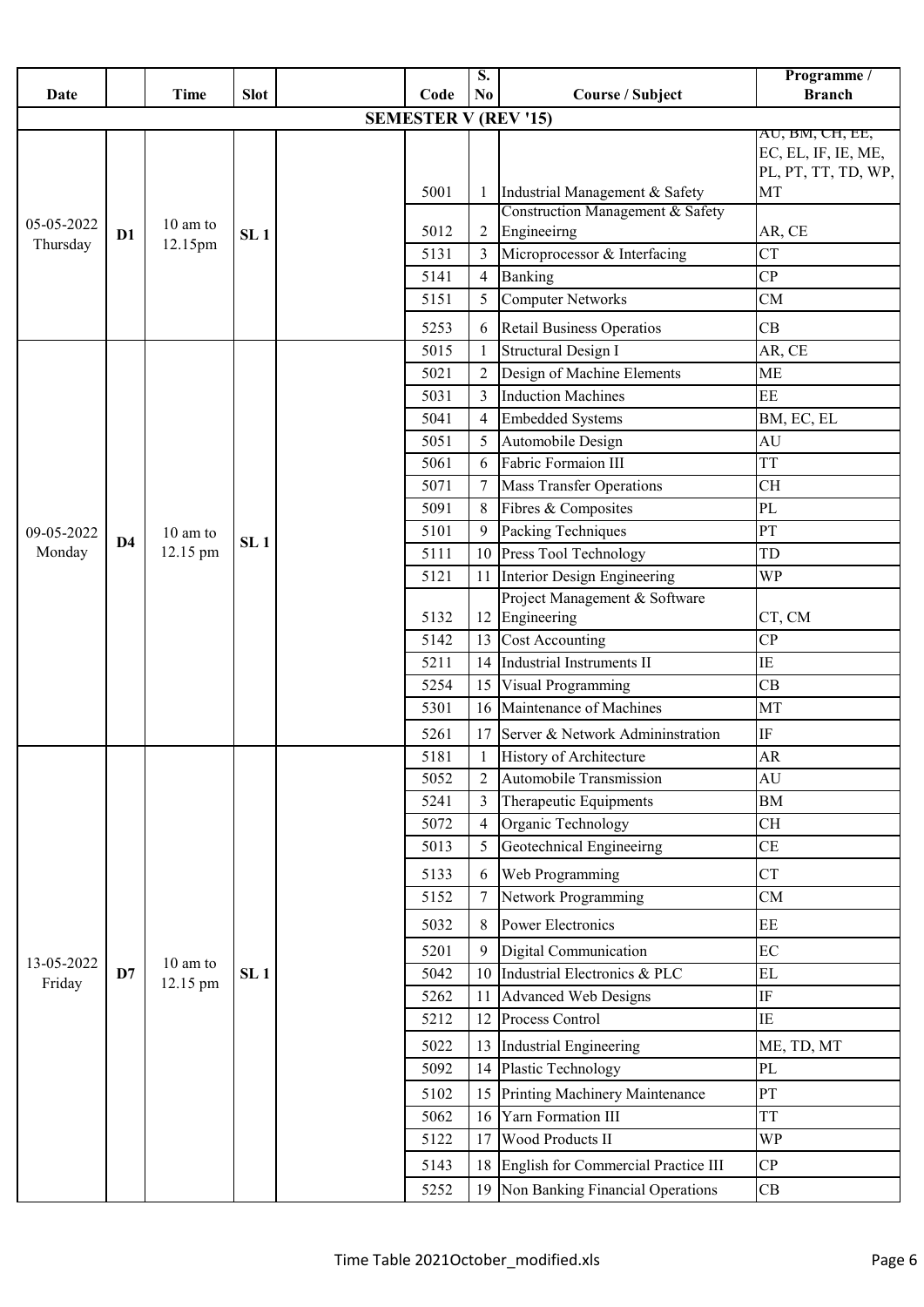| Date       |     | Time          | <b>Slot</b>     | Code | N <sub>0</sub> | <b>Course / Subject</b>                               | <b>Branch</b> |
|------------|-----|---------------|-----------------|------|----------------|-------------------------------------------------------|---------------|
|            |     |               |                 | 5011 |                | Building Maintenance & Services                       | <b>CE</b>     |
|            |     |               |                 |      |                | Cost Effective Construction & Green                   |               |
|            |     |               |                 | 5016 | 2              | <b>Bulding</b>                                        | AR, CE        |
|            |     |               |                 | 5017 | 3              | <b>Habitat Technologgy</b>                            | <b>CE</b>     |
|            |     |               |                 | 5023 |                | Power Plant Engineeirng                               | <b>ME</b>     |
|            |     |               |                 | 5024 | 5              | <b>Alternative Energy Sources</b><br>&Management      | <b>ME</b>     |
|            |     |               |                 | 5025 | 6              | Material Handling                                     | ME, MT        |
|            |     |               |                 | 5033 | 7              | Advanced Electrical Measurements &<br>Instrumentation | EE            |
|            |     |               |                 | 5034 |                | <b>Electrical Engineeirng Materials</b>               | EE            |
|            |     |               |                 | 5035 | 9              | <b>Renewable Energy Sources</b>                       | EE            |
|            |     |               |                 | 5043 | 10             | <b>Control Systems</b>                                | EC, EL        |
|            |     |               |                 | 5044 | 11             | <b>Medical Electronics</b>                            | EC, EL        |
|            |     |               |                 | 5045 | 12             | <b>Optical Fibre Communication</b>                    | EC, EL        |
|            |     |               |                 | 5053 | 13             | Fuels & Cumbustion                                    | AU            |
|            |     |               |                 | 5054 | 14             | <b>Special Purpose Vehicles</b>                       | AU            |
|            |     |               |                 | 5055 | 15             | <b>Automotive Air Conditioning</b>                    | <b>AU</b>     |
|            |     |               |                 | 5063 | 16             | Process Control                                       | <b>TT</b>     |
|            |     |               |                 | 5064 | 17             | StatisticalQuality Assurance in Textiles              | <b>TT</b>     |
|            |     |               |                 | 5065 | 18             | <b>Technical Textiles</b>                             | <b>TT</b>     |
| 18-05-2022 | D10 | $10.00$ am to | SL <sub>1</sub> | 5073 | 19             | <b>Industrial Safety</b>                              | <b>CH</b>     |
| Wednesday  |     | 12.15 pm      |                 | 5074 |                | 20 Metallurgy & Materials of Construction             | <b>CH</b>     |
|            |     |               |                 | 5075 | 21             | Paper Making Technology                               | <b>CH</b>     |
|            |     |               |                 | 5093 | 22             | Chemmical Engineering                                 | PL            |
|            |     |               |                 | 5094 | 23             | <b>Injection Mould Design</b>                         | PL            |
|            |     |               |                 | 5095 | 24             | Process Control & Instrumentation                     | $\rm PL$      |
|            |     |               |                 | 5103 | 25             | Coating, Powdering & Dying                            | PT            |
|            |     |               |                 | 5104 | 26             | <b>Electronic Publishing</b>                          | <b>PT</b>     |
|            |     |               |                 | 5105 | 27             | <b>Security Printing</b>                              | PT            |
|            |     |               |                 | 5112 |                | 28 Design of Jigs, Fixtures & Gauges                  | TD            |
|            |     |               |                 | 5113 | 29             | <b>Plastic Moulding Technology</b>                    | TD            |
|            |     |               |                 | 5123 | 30             | Paper Board & Speciality Paper                        | <b>WP</b>     |
|            |     |               |                 | 5124 | 31             | <b>Production Management</b>                          | <b>WP</b>     |
|            |     |               |                 | 5125 | 32             | <b>Statistical Quality Assurance</b>                  | <b>WP</b>     |
|            |     |               |                 | 5134 | 33             | <b>Cloud Computing</b>                                | CT, CM, IF    |
|            |     |               |                 | 5135 | 34             | <b>Ethical Hacking</b>                                | CT, CM, IF    |
|            |     |               |                 | 5136 | 35             | <b>Information Security</b>                           | CT, CM        |
|            |     |               |                 | 5184 | 36             | Sustainable Architecture                              | AR            |
|            |     |               |                 | 5213 | 37             | Advanced Microprocessors & Interfacing                | IE            |
|            |     |               |                 | 5214 | 38             | Optical Instrumentation                               | IE            |
|            |     |               |                 | 5215 | 39             | Power Plant Instrumentation                           | ΙE            |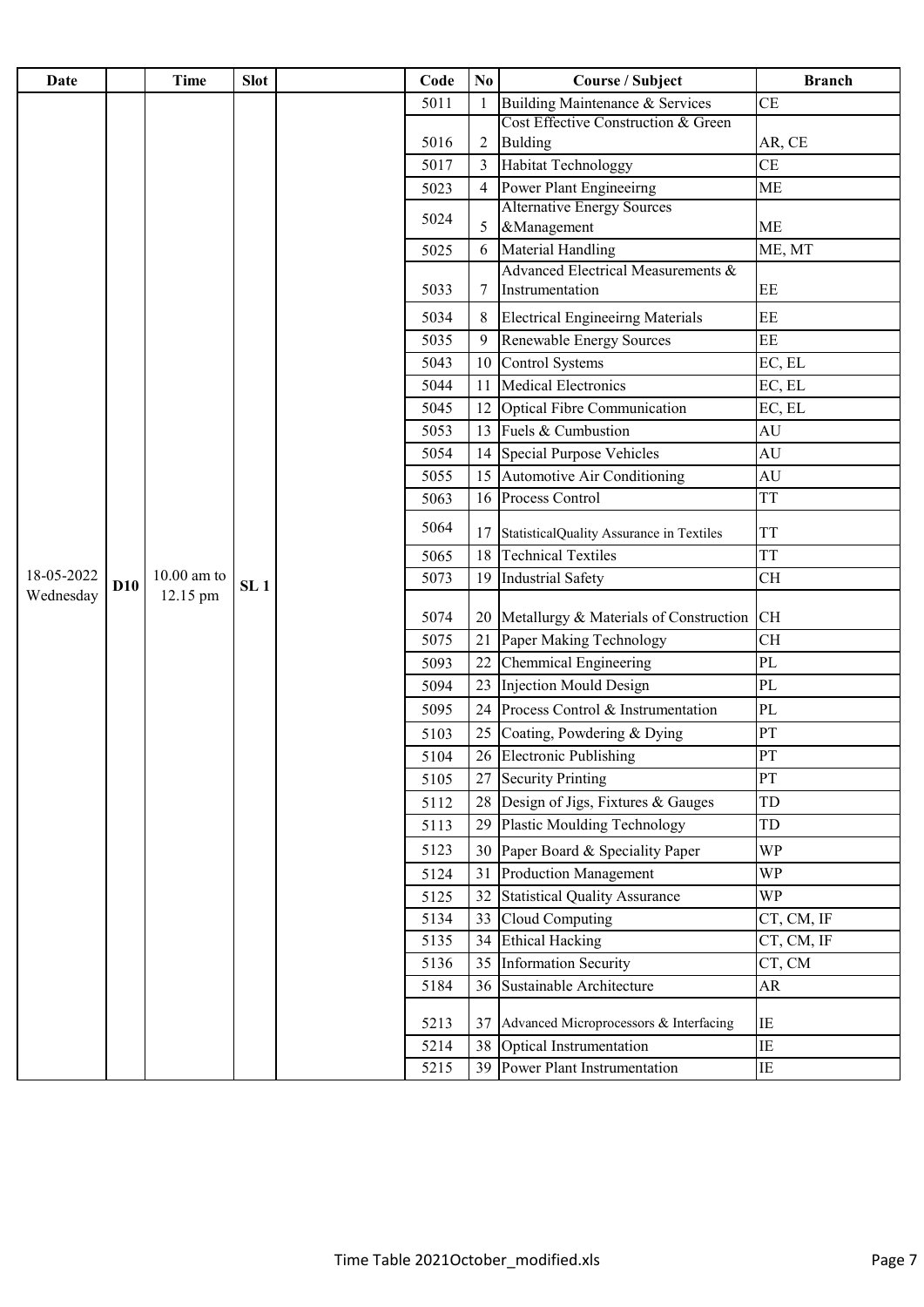| Date                    |                 | <b>Time</b>               | <b>Slot</b>     |                                                      | Code                         | S.<br>N <sub>0</sub> | Course / Subject                                                            | Programme /<br><b>Branch</b> |
|-------------------------|-----------------|---------------------------|-----------------|------------------------------------------------------|------------------------------|----------------------|-----------------------------------------------------------------------------|------------------------------|
|                         |                 |                           |                 |                                                      | 5242                         | 40                   | <b>Bio Informatics</b>                                                      | <b>BM</b>                    |
|                         |                 |                           |                 |                                                      | 5243                         | 41                   | Bio Materials & Prosthetic Devices                                          | <b>BM</b>                    |
| 18-05-2022<br>Wednesday |                 |                           |                 |                                                      | 5244                         | 42                   | Technology & Medical Science                                                | ${\rm BM}$                   |
|                         | <b>D10</b>      | $10.00$ am to             | SL <sub>1</sub> |                                                      | 5255                         | 43                   | Service Centre Management                                                   | CB                           |
|                         |                 | 12.15 pm                  |                 |                                                      | 5256                         | 44                   | <b>Stores Management</b>                                                    | CB                           |
|                         |                 |                           |                 |                                                      | 5257                         | 45                   | Working capital Management                                                  | CB                           |
|                         |                 |                           |                 |                                                      | 5263                         | 46                   | Wireles & Adhoc Networks                                                    | $\rm IF$                     |
|                         |                 |                           |                 |                                                      | 5014                         | 1                    | Quantity Surveying II                                                       | <b>CE</b>                    |
| 21-05-2022              |                 |                           |                 |                                                      | 5118                         | 2                    | Press Tool Drawing                                                          | TD                           |
|                         | D13             | $10.00$ am to<br>12.15 pm | SL <sub>1</sub> | 10.00 am to 10.06<br>am $\&$ 10.15 am to<br>11.15 am | 5144 A                       | $\overline{3}$       | Shorthand English (Condensation &<br>Theory)                                | CP                           |
| Saturday                |                 |                           |                 | 11.20am to 12.50<br>pm                               | 5144 B                       |                      |                                                                             |                              |
|                         |                 |                           |                 |                                                      | 5251                         | 4                    | <b>Event Management</b>                                                     | CB                           |
|                         |                 |                           |                 |                                                      | 5302                         | 5                    | <b>CNC</b> Programming                                                      | MT                           |
|                         |                 |                           |                 |                                                      | 5182                         | 6                    | Architectural Drawing III                                                   | AR                           |
|                         |                 |                           |                 |                                                      | 5183                         | $\mathbf{1}$         | <b>Working Drawing II</b>                                                   | AR                           |
|                         |                 | $10.00$ am to<br>12.15 pm | SL <sub>1</sub> |                                                      | 5119                         | $\overline{2}$       | Moulds & Dies Drawing                                                       | ${\rm TD}$                   |
| 25-05-2022<br>Wednesday | D <sub>16</sub> |                           |                 | 10.00 am to 10.10<br>am<br>10.15 am to 11.45<br>am   | 5145 A<br>5145 B             | 3                    | Typewriting - Malayalam                                                     | CP                           |
|                         |                 |                           |                 |                                                      | <b>SEMESTER VI (REV' 15)</b> |                      |                                                                             |                              |
|                         |                 |                           |                 |                                                      |                              |                      | Structural & Irrigation Engineering                                         |                              |
|                         |                 |                           |                 |                                                      | 6011                         | $\mathbf{1}$         | Drawing                                                                     | <b>CE</b>                    |
|                         |                 |                           |                 |                                                      | 6021                         | $\overline{2}$       | <b>Advanced Production Process</b><br>Electrical Power Utilisation & System | <b>ME</b>                    |
|                         |                 |                           |                 |                                                      | 6031                         | 3                    | Protection                                                                  | EE                           |
|                         |                 |                           |                 |                                                      | 6041                         | 4                    | <b>Advanced Microprocessors</b>                                             | EL, EC                       |
|                         |                 |                           |                 |                                                      | 6051                         | 5                    | Automobile Chasis                                                           | AU                           |
|                         |                 |                           |                 |                                                      | 6061                         | 6                    | Fashion Design & Apparel Manufacture                                        | <b>TT</b>                    |
|                         |                 |                           |                 |                                                      | 6071                         |                      | <b>Instrumentation &amp; Process Control</b>                                | <b>CH</b>                    |
|                         |                 |                           |                 |                                                      | 6091                         | 8                    | <b>Plastic Products</b>                                                     | PL                           |
| 05-05-2022              |                 | 2 pm to 4.15              |                 |                                                      | 6101                         | 9                    | <b>Printing Press Management</b>                                            | PT                           |
| Thursday                | D <sub>1</sub>  | pm                        | SL <sub>2</sub> |                                                      | 6111                         | 10                   | <b>Modern Production Process</b>                                            | TD                           |
|                         |                 |                           |                 |                                                      | 6121                         | 11                   | Adhesive Technology                                                         | <b>WP</b>                    |
|                         |                 |                           |                 |                                                      | 6131                         | 12                   | <b>Computer Networks</b>                                                    | <b>CT</b>                    |
|                         |                 |                           |                 |                                                      | 6141                         | 13                   | <b>Business Communication</b>                                               | CP                           |
|                         |                 |                           |                 |                                                      | 6181                         | 14                   | <b>Building Services</b>                                                    | AR                           |
|                         |                 |                           |                 |                                                      | 6211                         | 15                   | <b>Advanced Process Control</b>                                             | $\rm IE$                     |
|                         |                 |                           |                 |                                                      | 6241                         | 16                   | Communication Engineering                                                   | <b>BM</b>                    |
|                         |                 |                           |                 |                                                      | 6251                         | 17                   | <b>Business Communication</b>                                               | CB                           |
|                         |                 |                           |                 |                                                      | 6261                         | 18                   | Object Oriented Web Application<br>Frameworks                               | $\rm IF$                     |
|                         |                 |                           |                 |                                                      | 6301                         | 19                   | Manufacturing and Press Tool TechnologMT                                    |                              |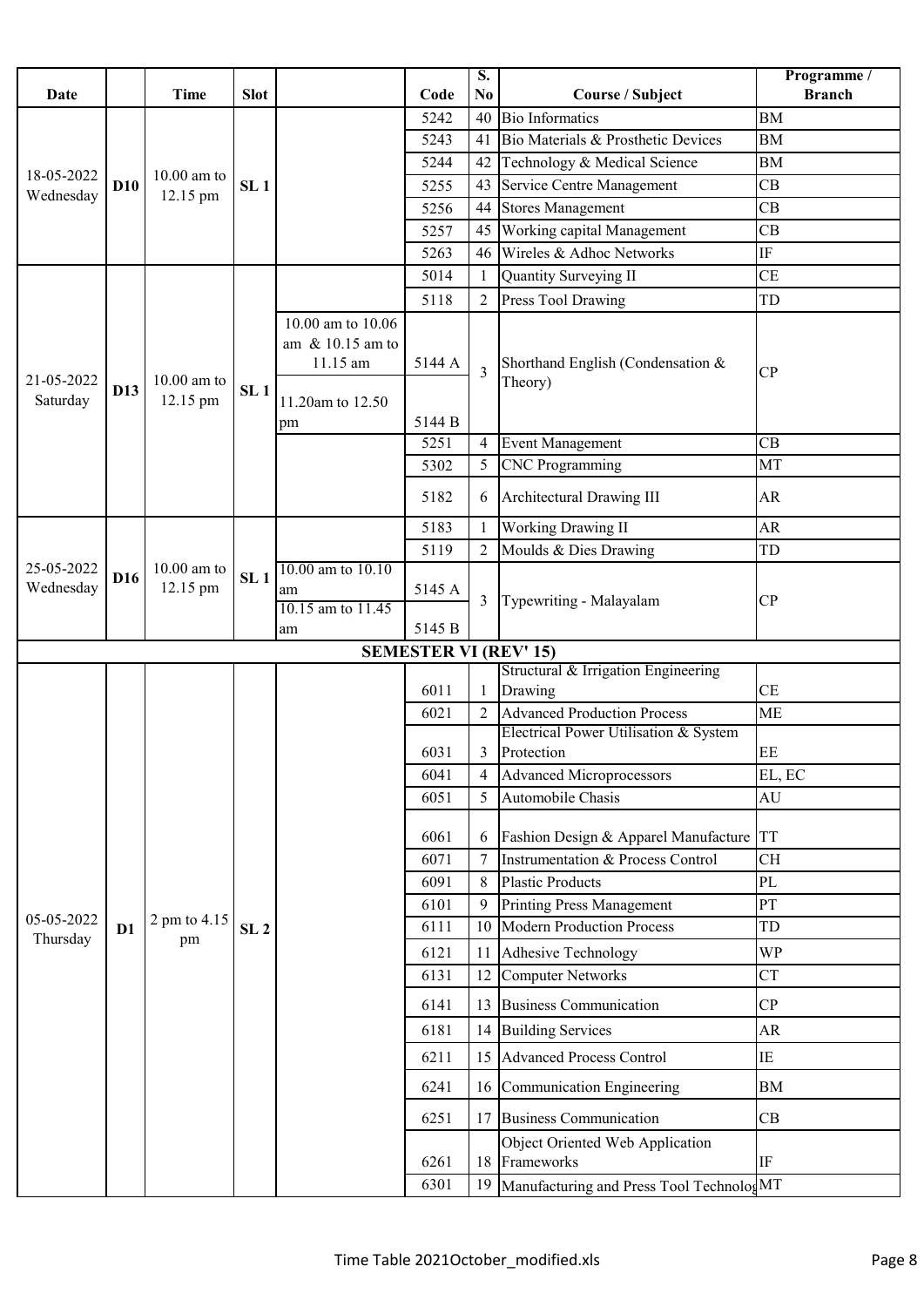| Date       |                | <b>Time</b>  | <b>Slot</b>     | <b>Split Time</b>                         | Code | S.<br>N <sub>0</sub> | <b>Course / Subject</b>                                 | Programme /<br><b>Branch</b> |
|------------|----------------|--------------|-----------------|-------------------------------------------|------|----------------------|---------------------------------------------------------|------------------------------|
|            |                |              |                 |                                           | 6012 | $\mathbf{1}$         | Environmental Engineering                               | <b>CE</b>                    |
|            |                |              |                 |                                           | 6022 | 2                    | <b>Hydraulic Machines</b>                               | <b>ME</b>                    |
|            |                |              |                 |                                           | 6032 | 3                    | Microcontrollers & PLC                                  | EE                           |
|            |                |              |                 |                                           | 6042 | 4                    | <b>Communication Systems</b>                            | EL. EC                       |
|            |                |              |                 |                                           | 6052 | 5                    | Automobile Servicing & Maintenance                      | AU                           |
|            |                |              |                 |                                           | 6062 | 6                    | Knitting & Non Woven Fabrics                            | <b>TT</b>                    |
|            |                |              |                 |                                           | 6072 |                      | <b>Mass Transfer Operations II</b>                      | <b>CH</b>                    |
|            |                |              |                 |                                           | 6092 | 8                    | Quality Assurance & Testing                             | PL                           |
| 09-05-2022 | D <sub>4</sub> | 2 pm to 4.15 | SL <sub>2</sub> |                                           | 6102 | 9                    | Quality Management & Standardisation                    | PT                           |
| Monday     |                | pm           |                 |                                           | 6112 | 10                   | <b>Tool Design</b>                                      | TD                           |
|            |                |              |                 |                                           | 6122 | 11                   | Furniture Technology                                    | <b>WP</b>                    |
|            |                |              |                 |                                           | 6132 | 12                   | Microcontrollers                                        | CT, CM                       |
|            |                |              |                 |                                           | 6142 | 13                   | Capital market                                          | CP                           |
|            |                |              |                 |                                           | 6182 | 14                   | Landscape Architecture                                  | AR                           |
|            |                |              |                 |                                           | 6212 | 15                   | Analytical Instrumentation                              | ΙE                           |
|            |                |              |                 |                                           | 6242 | 16                   | hospital Systems                                        | BM                           |
|            |                |              |                 |                                           | 6252 | 17                   | E Commerce & Cyber Banking                              | CB                           |
|            |                |              |                 |                                           | 6302 | 18                   | Advanced Manufacturing Technology                       | MT                           |
|            |                |              |                 |                                           | 6262 | 19                   | Information & Network Security                          | $\rm IF$                     |
|            |                |              |                 |                                           | 6013 | $\mathbf{1}$         | <b>Structural Design II</b>                             | CE, AR                       |
|            |                |              |                 |                                           | 6023 | 2                    | Refrigeration & Air Conditioning                        | <b>ME</b>                    |
|            |                |              |                 |                                           | 6033 | 3                    | Synchronous Machines & FHP Motors                       | EE                           |
|            |                |              |                 |                                           | 6043 | 4                    | Computer Hardware & Networking                          | EL, EC                       |
|            |                |              |                 |                                           | 6053 | 5                    | <b>Transport Management</b>                             | AU                           |
|            |                |              |                 |                                           | 6063 | 6                    | Manmade Fibres                                          | <b>TT</b>                    |
|            |                |              |                 |                                           | 6073 |                      | Particle Technology                                     | <b>CH</b>                    |
|            |                |              |                 |                                           | 6093 | $8\,$                | Tyre Technology                                         | PL                           |
|            |                |              |                 |                                           | 6103 | 9                    | Specialised Printing Applications                       | PT                           |
|            |                |              |                 |                                           | 6123 | 10                   | Wood Products III                                       | <b>WP</b>                    |
| 13-05-2022 |                | 2 pm to 4.15 |                 |                                           | 6133 | 11                   | <b>Smart Device Programming</b>                         | <b>CT</b>                    |
| Friday     | D7             | pm           | SL <sub>2</sub> | 2 pm to 2.07 pm and<br>2.10 pm to 4.40 pm | 6143 | 12                   | Shorthand English, 120 wpm<br>(Elaboration)             | CP                           |
|            |                |              |                 |                                           |      |                      | <b>High Performance Computer</b>                        |                              |
|            |                |              |                 |                                           | 6151 | 13                   | Architecture                                            | CM                           |
|            |                |              |                 |                                           | 6152 | 14                   | <b>Parallel Procesing</b>                               | CM                           |
|            |                |              |                 |                                           | 6153 | 15                   | Web Programming                                         | CM                           |
|            |                |              |                 |                                           | 6213 | 16                   | <b>Biomedical Instrumentation</b>                       | ΙE                           |
|            |                |              |                 |                                           | 6243 | 17                   | Medical Imaging Techniques                              | BM                           |
|            |                |              |                 |                                           | 6253 | 18                   | Supply Chain & Logistic Management                      | CB                           |
|            |                |              |                 |                                           | 6263 | 19                   | <b>Cross Platform Mobile Application</b><br>Development | IF                           |
|            |                |              |                 |                                           | 6303 | 20                   | <b>Production Management</b>                            | MT                           |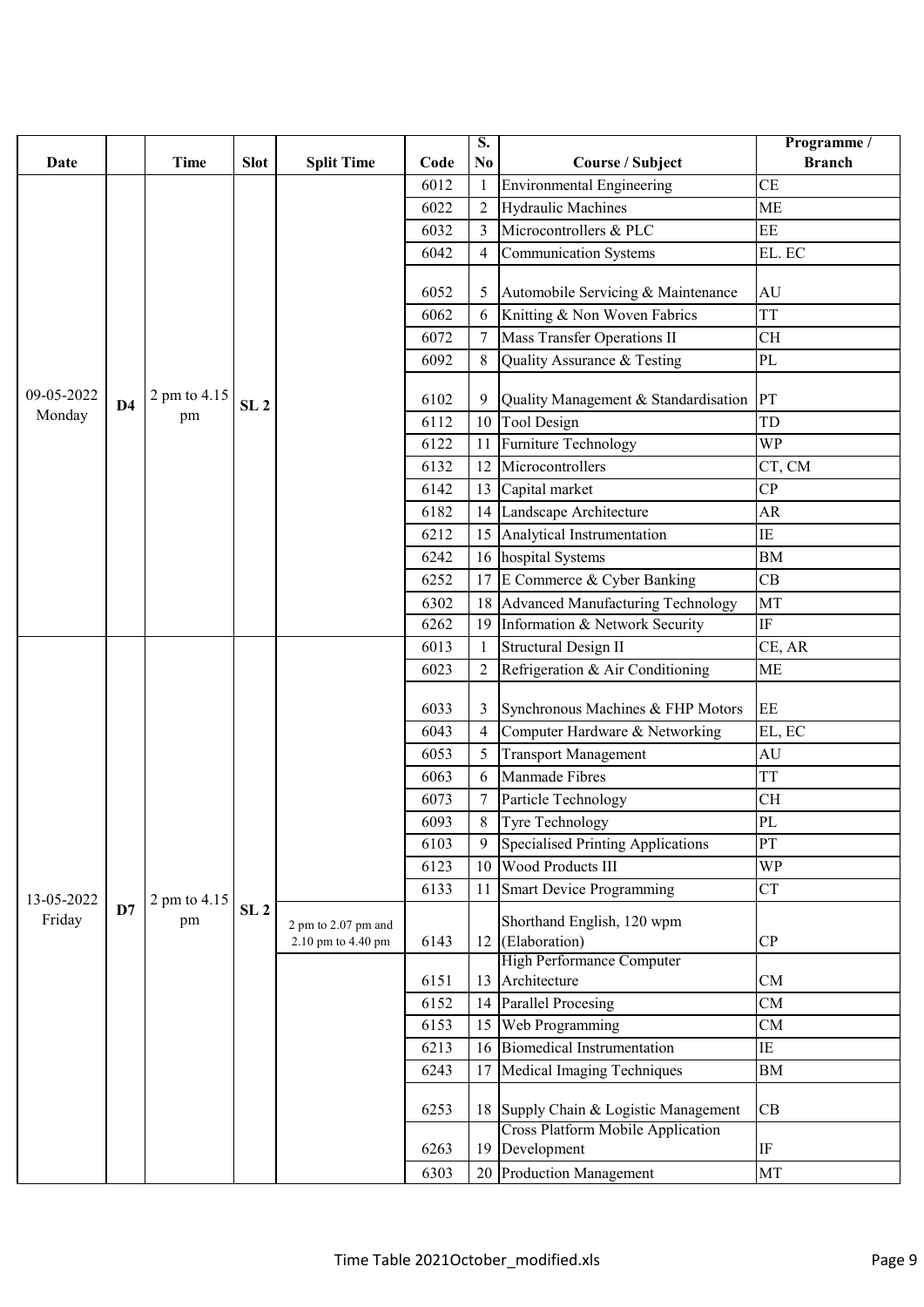|            |            |              |                 |                    |        | $\overline{\mathbf{S}}$ .        |                                                          | Programme /    |
|------------|------------|--------------|-----------------|--------------------|--------|----------------------------------|----------------------------------------------------------|----------------|
| Date       |            | <b>Time</b>  | <b>Slot</b>     |                    | Code   | No                               | Course / Subject                                         | <b>Branch</b>  |
|            |            |              |                 |                    | 6014   | $\mathbf{1}$                     | <b>Transportation Engineeirng</b>                        | <b>CE</b>      |
|            |            |              |                 |                    | 6024   | $\overline{2}$                   | CAD-CAM                                                  | ME, TD         |
|            |            |              |                 |                    | 6025   |                                  | Industrial Automation & Mechatronics                     |                |
|            |            |              |                 |                    |        | 3                                |                                                          | ME, AU, TD, MT |
|            |            |              |                 |                    | 6026   | $\overline{4}$                   | Maintenance Engineeirng<br>Electrical Devices & Controls | <b>ME</b>      |
|            |            |              |                 |                    | 6034   | 5                                |                                                          | EE             |
|            |            |              |                 | 6035               | 6      | <b>Electrical Machine Design</b> | EE                                                       |                |
|            |            |              |                 |                    | 6044   | 7                                | Digital Signal Procesing                                 | EL, EC, BM     |
|            |            |              |                 |                    | 6045   | 8                                | Radar & Navigation                                       | EL, EC         |
|            |            |              |                 |                    | 6046   | 9                                | <b>Television Engineeirng</b>                            | EL, EC         |
|            |            |              |                 |                    | 6054   | 10                               | Advanced Automobile Engineering                          | AU             |
|            |            |              |                 |                    | 6055   | 11                               | Vehicle Body Repairing                                   | AU             |
|            |            |              |                 |                    | 6064   | 12                               | Maintenance of Textile Machinaries                       | <b>TT</b>      |
|            |            |              |                 |                    | 6065   | 13                               | Textile Marketing & Merchandising                        | <b>TT</b>      |
|            |            |              |                 |                    | 6066   | 14                               | <b>Textile Mill Management</b>                           | <b>TT</b>      |
|            |            |              |                 |                    | 6074   | 15                               | <b>Bio Chemical Engineering</b>                          | <b>CH</b>      |
|            |            |              |                 |                    | 6075   | 16                               | Plant Utilities & Maintenance                            | <b>CH</b>      |
|            |            |              |                 | 6076               | 17     | Rubber Technology                | <b>CH</b>                                                |                |
|            |            |              |                 | 6094               | 18     | Paints & Surface Coating         | $\rm PL$                                                 |                |
|            |            |              |                 | 6095               | 19     | Polymer Adhesives                | PL                                                       |                |
|            |            |              |                 |                    | 6096   | 20                               | <b>Speciality Polymers</b>                               | $\rm PL$       |
| 18-05-2022 |            | 2 pm to 4.15 |                 |                    | 6104   | 21                               | Green Printing & Waste Management                        | PT             |
| Wednesday  | <b>D10</b> | pm           | SL <sub>2</sub> |                    | 6105   | 22                               | <b>Present Printing Industry</b>                         | PT             |
|            |            |              |                 |                    | 6106   | 23                               | <b>Printed Electronics</b>                               | PT             |
|            |            |              |                 |                    | 6124   | 24                               | Process Control & Instrumentation                        | WP             |
|            |            |              |                 |                    | 6125   | 25                               | <b>Quantity Surveying</b>                                | <b>WP</b>      |
|            |            |              |                 |                    | 6126   | 26                               | <b>Timber Structures</b>                                 | WP             |
|            |            |              |                 |                    | 6134   |                                  | 27 Mobile Communication                                  | CT, CM         |
|            |            |              |                 |                    | 6136   | 28                               | <b>Software Testing</b>                                  | <b>CT</b>      |
|            |            |              |                 | 2.00 p to 2.07pm   |        |                                  |                                                          |                |
|            |            |              |                 | and $2.10$ pm to   |        |                                  |                                                          |                |
|            |            |              |                 | 3.40 pm            | 6144 A | 29                               | Shorthand English 120wpm (Speed)                         | CP             |
|            |            |              |                 | 3.45 pm to 5.15 pm | 6144 B |                                  | Shorthand English 120wpm (Theory)                        |                |
|            |            |              |                 |                    | 6183   | 30                               | Town Planning                                            | AR             |
|            |            |              |                 |                    | 6214   | 31                               | Aircraft Instruments                                     | ΙE             |
|            |            |              |                 |                    | 6215   | 32                               | Instrumentation in Process Industries                    | IE             |
|            |            |              |                 |                    | 6216   | 33                               | Robotics & Automation                                    | $\rm IE$       |
|            |            |              |                 |                    | 6244   |                                  | 34 Biomems & Nano Technology                             | <b>BM</b>      |
|            |            |              |                 |                    | 6245   | 35                               | <b>Bio Photonics</b>                                     | ${\rm BM}$     |
|            |            |              |                 |                    | 6254   | 36                               | Advertising & Salesmanship                               | CB             |
|            |            |              |                 |                    | 6255   | 37                               | Banking & Insurance Management                           | CB             |
|            |            |              |                 |                    | 6256   | 38                               | Hospital Administration                                  | CB             |
|            |            |              |                 |                    | 6264   | 39                               | Human Computer Interaction                               | $\rm IF$       |
|            |            |              |                 |                    | 6265   |                                  | 40 E Commerce & M Commerce                               | $\rm IF$       |